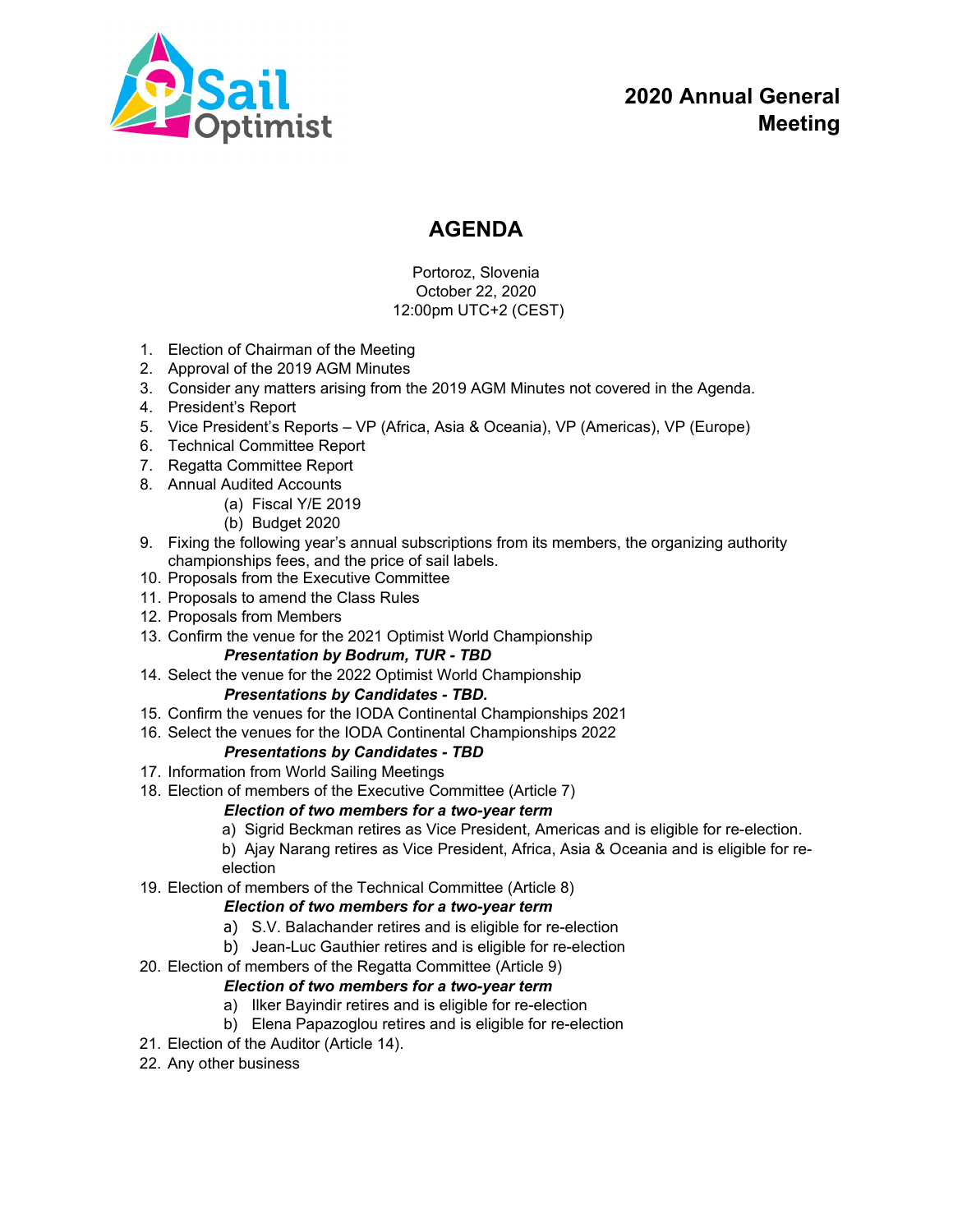

# **APPENDIX A:**

### **Official Representatives, Proxies, Substitutes and Observers:**

In accordance with Articles 13(h), the name of the official representative, his proxy (if any), substitute (if any) and observer (if any) shall be received by the Secretariat or delivered to the Executive Committee in writing no later than 4 days prior to the opening of the Annual General Meeting.

#### The **2020 AGM Proxy Form** can be downloaded at:

[http://www.optiworld.org/index.php/default/classinfo/content-documents/id/IODA-annual-general](http://www.optiworld.org/index.php/default/classinfo/content-documents/id/IODA-annual-general-meeting/category/Annual+General+Meeting)[meeting/category/Annual+General+Meeting](http://www.optiworld.org/index.php/default/classinfo/content-documents/id/IODA-annual-general-meeting/category/Annual+General+Meeting)

In accordance with Article 3, a Member who has not paid their annual subscription by 4 days prior to the opening of the Annual General Meeting cannot vote, submit, or hold a proxy for another member.

#### **Nominations for Elected IODA Officials:**

Nominations for candidates for the Executive, Technical and Regatta Committees, made and seconded in writing by official representatives as above and with the approval of the nominees, shall be received by the Secretariat in writing no later than 4 days prior to the opening of the Annual General Meeting.

Nominations shall include an appropriate resume which will be posted on the IODA Website, in a Dropbox Folder or on the Official Notice Board prior to the AGM. Please see Appendix B "Guidelines for Candidates on IODA Committees" for more information.

#### **Accounts:**

Matters to be raised relative to the accounts should be sent in writing to the Secretary General, Fiona Kidd, at [sec\\_gen@optiworld.org](mailto:sec_gen@optiworld.org)

## **World Championship Bid Presentations:**

Bid presentations to host the 2022 Optimist World Championship - TBD.

## **Continental Meetings and Championship Bid Presentations:**

Bid presentations to host the 2022 Optimist Continental Championship – TBD

## **Reference Documents:**

The **2020 IODA Handbook**, may be downloaded from: [http://www.optiworld.org/uploaded\\_files/2020-](http://www.optiworld.org/uploaded_files/2020-IODA-Handbook-Final%20-%20Jan12_20.pdf_2742_en.pdf) [IODA-Handbook-Final%20-%20Jan12\\_20.pdf\\_2742\\_en.pdf](http://www.optiworld.org/uploaded_files/2020-IODA-Handbook-Final%20-%20Jan12_20.pdf_2742_en.pdf)

The **2020 Class Rules** can be downloaded from: [http://www.optiworld.org/uploaded\\_files/IODA-Rules-Final.pdf\\_2759\\_en.pdf](http://www.optiworld.org/uploaded_files/IODA-Rules-Final.pdf_2759_en.pdf)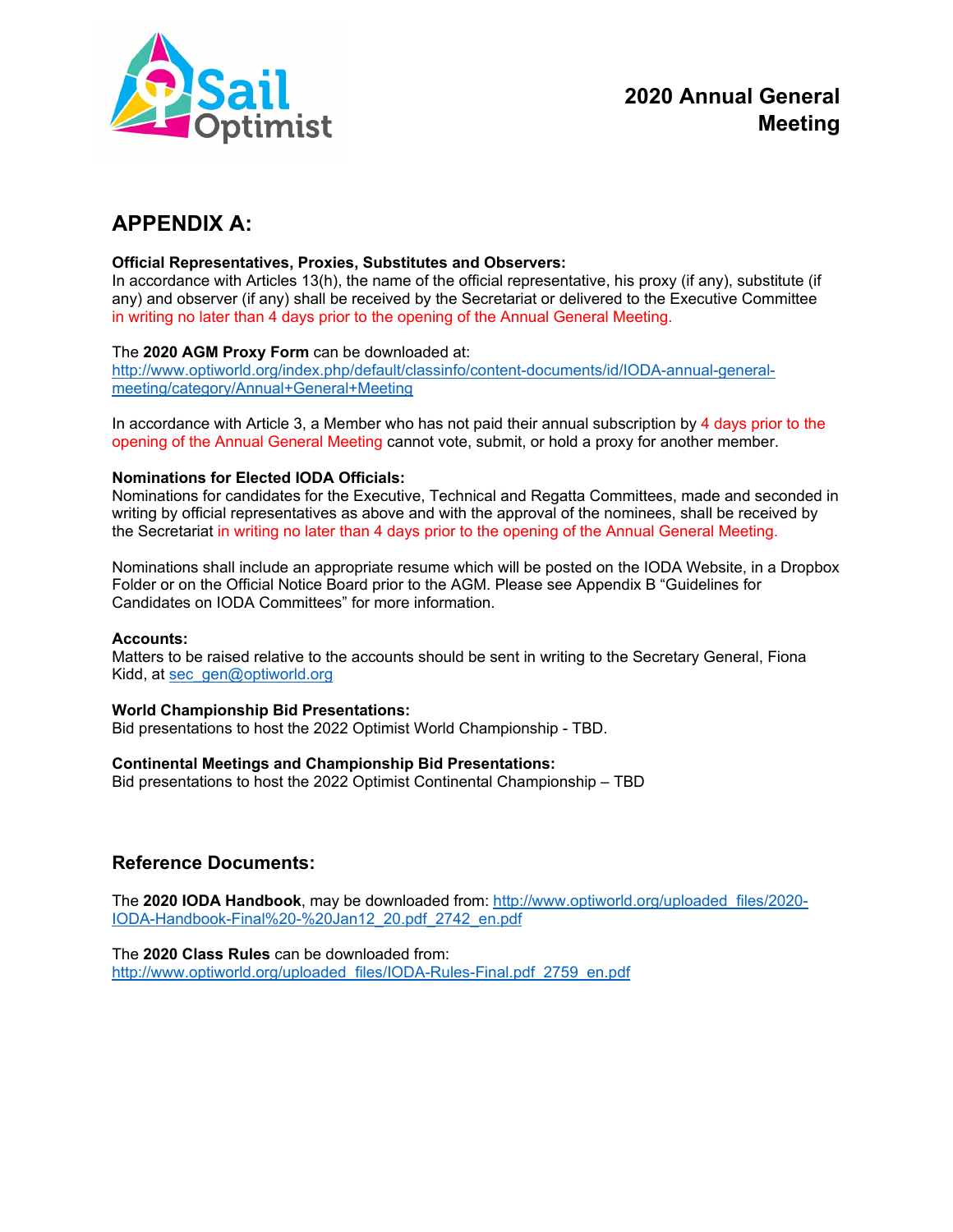

# **APPENDIX B:**

## **Guidelines for Candidates on IODA Committees**

These guidelines are based on current practice and do not constitute regulations of IODA.

#### **President**

The role of the President is to Chair the Executive Committee that is made up three Vice Presidents, the Chair of the Technical Committee, and Chair of the Regatta Committee that are to develop and implement policies consistent with the Objectives of IODA as stated in Article 2 of the IODA Articles of Association and Class Rule 1.1.

They are elected by all members voting at the Annual General Meeting.

The President is expected to attend the following:

- as Chair of an Executive Committee meeting held during the Optimist World Championship
- as Chair of the IODA Annual General Meeting
- as Chair of the Executive Committee Mid Year Meeting (MYM) usually held in January or February
- as Chair of 6-8 Executive Conference Call meetings during the year
- as the Official IODA Representative at the Optimist World Championship each year
- as the IODA Representative at the World Sailing AGM.

## **Vice-Presidents**

The main function of Vice-Presidents of IODA is to assist in the creation and implementation of policies consistent with the Objectives of IODA as stated in Article 2 of the IODA Articles of Association and Class Rule 1.1

They are elected by all members voting at the Annual Meeting, but each Vice-President must be principally resident in a different area (Europe; North or South America; Africa, Asia or Oceania).

Each Vice-President is expected to:

- attend an Executive Committee meeting held during the Optimist World Championship
- attend the IODA Annual General Meeting
- attend an Executive Committee meeting (MYM) usually held in January or February.
- attend a minimum of one Optimist Continental Championship as decided by the Executive.
- participate in 6-8 Executive Conference Call meetings during the year
- respond to correspondence regarding issues and decisions in IODA

#### **Technical Committee:**

The duties of the Technical Committee are as described in Article 8. It is desirable that at least two of its members shall be World Sailing International Measurers. Each member is expected to attend the measurement days of at least one IODA Championship. They are to participate in Technical Committee Conference Call Meetings throughout the year and possibly a Mid Year Meeting.